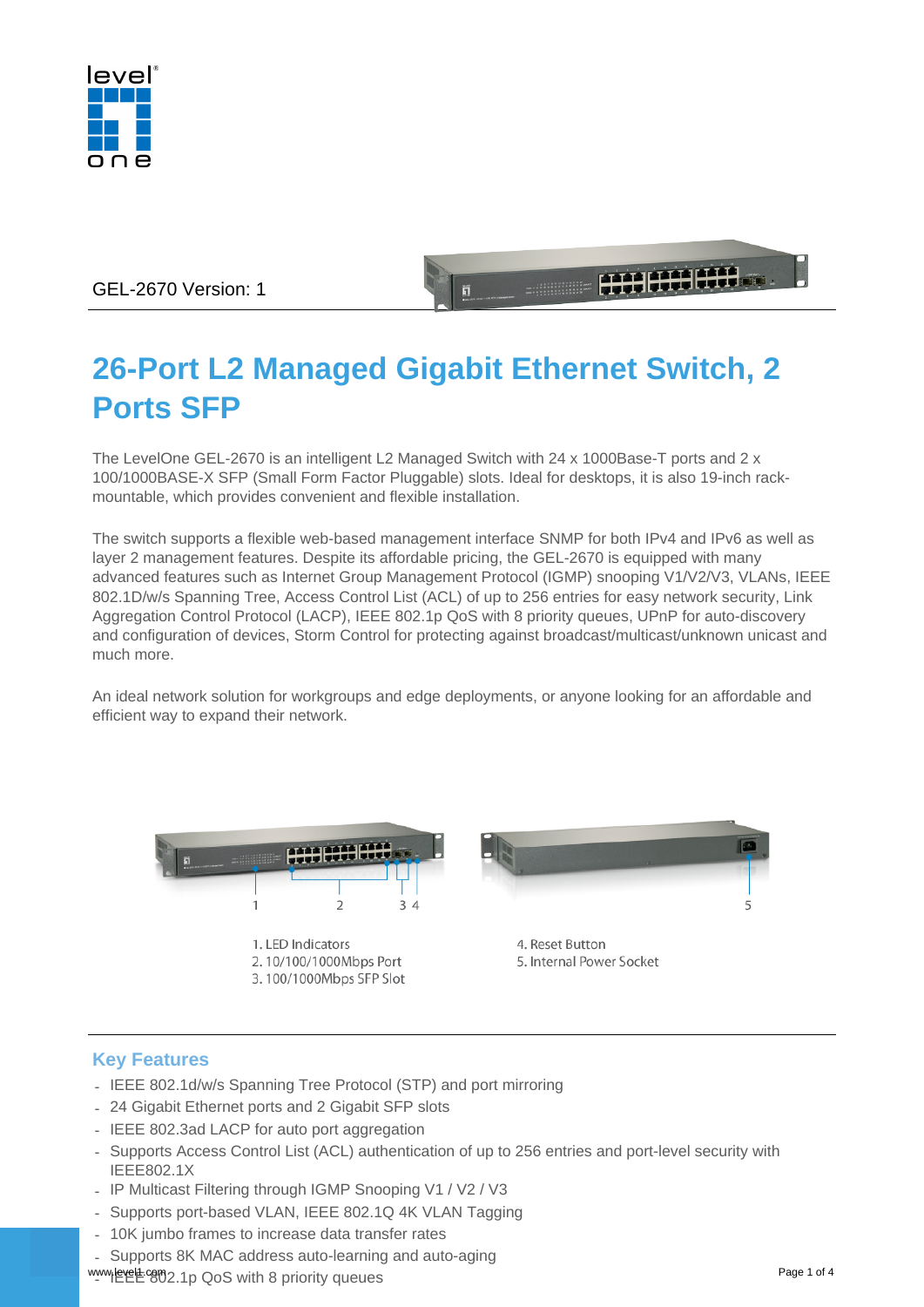- Supports IPv4/IPv6 network operation
- IEEE 802.3x Flow Control protects against lost packets for reliable data transmission
- Supports Simple Network Time Protocol (SNTP) time server

## **Works Well With**



**FCS-4101**

PT Dome Network Camera, 2-Megapixel, 802.3af PoE, Day & Night, IR LEDs

# **Specifications**

#### **System Specifications**

#### Standards & Protocols:

IEEE 802.3 10-BASE-T, Ethernet IEEE 802.3u 100-BASE-TX, Fast Ethernet IEEE 802.3ab 1000BASE-T, Gigabit Ethernet IEEE 802.1p Quality of Service (QoS) IEEE 802.1Q Virtual LANs (VLANs) IEEE 802.1D MAC Bridges IEEE 802.1d Standard Spanning Tree Protocol (STP) IEEE 802.1w Rapid Spanning Tree Protocol (RSTP) IEEE 802.1s Multiple Spanning Tree Protocol (MSTP ) IEEE 802.1X Port-based Network Access Control (PNAC) IEEE 802.3x Flow Control (full-duplex flow control) IEEE 802.3ad Link Aggregation Control Protocol (LACP) Universal Plug and Play (UPnP)

#### Memory:

128MB DDRII SDRAM H5PS1G83JFR-S5C

#### Buffer Memory: 512KB

Connectors and Cabling:

24 x 10/100/1000Base-T RJ-45 Ports 2 x 100/1000Base-X SFP Slots

#### Button:

Reset Button

Indicator: Power, Link/Active

Transmission Method: Store-and-Forward

Power: Power Consumption: < 20W Power Input: 100-240V AC, 50-60 Hz, 0.5A Internal Power Supply

## **Features**

#### General:

Quality of Service (QoS): 8 hardware Priority Queues per port Traffic classification based on IEEE 802.1p CoS, DSCP, Supports WRR, Strict scheduling, or hybrid mode Rate Limiting - Ingress resolution 16 Kbps; Egress resolution 16 Kbps

Spanning Tree: IEEE 802.1D MAC Bridges IEEE 802.1d Spanning Tree Protocol (STP) IEEE 802.1w Rapid Spanning Tree Protocol (RSTP)<br>IEEE 802.1w Rapid Spanning Tree Protocol (RSTP)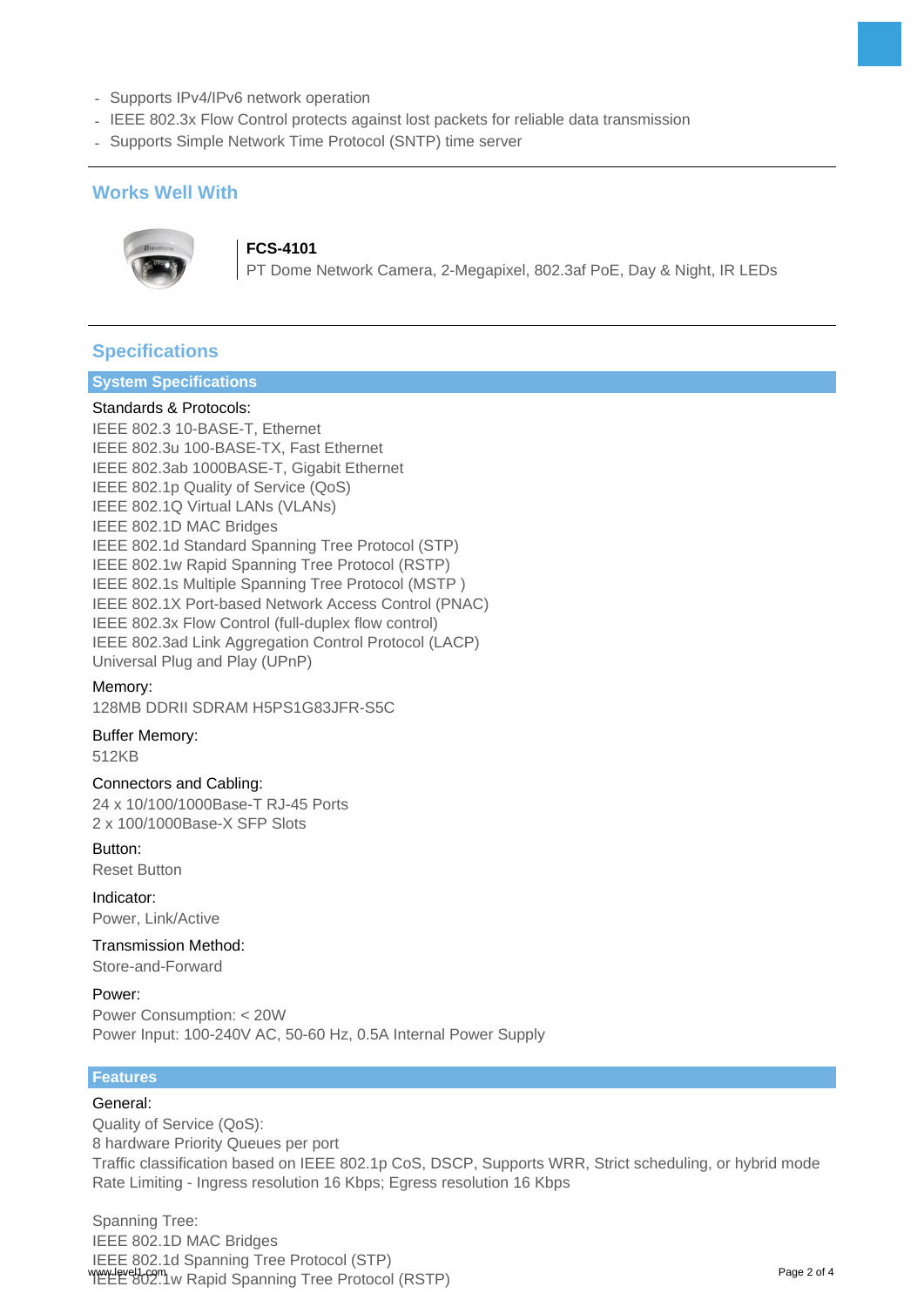IEEE 802.1s Multiple Spanning Tree Protocol (MSTP ) STP Auto Edge; Loop detection and prevention

Virtual Local Area Network (VLAN):

802.1Q tag-based VLAN - up to 4096 VLAN IDs; Voice VLAN; Private VLAN

#### IPv6:

IPv4/IPv6 Dual Protocol stack; IPv6 Address Types Stack (Unicast); ICMPv6; ICMPv6 Redirect (Host); Stateless Auto Configuration; IPv6 Neighbor Discovery; SNMP over IPv6; HTTP over IPv6; DHCPv6 Client; Remote IPv6 Ping; NTPv6

IGMP snooping: v1/v2/v3; immediate leave Port Mirroring: One-to One and Many-to-One TX/RX Port Trunking: IEEE 802.3ad LACP Trunk -Static Trunk up to 13 trunk groups DHCP: DHCP Client; DHCP Relay (Layer 2)

#### Security:

Storm Control: Prevents traffic on a LAN from being disrupted by a broadcast, multicast, or unicast storm on a port

Access Control:

SSH v1.5/v2 supported; HTTPS/SSL; IEEE 802.1X port based and MAC-based; EAPOL transparent; MAC authentication; Web authentication; Dynamic VLAN assignment

Port security: static and dynamic ACLs: Support for up to 256 entries Filtering: Port-/MAC-/IP-based security

#### Management:

Diagnosis: local flash, syslog, remote server (RFC3164) and SMTP (RFC821)

Network:

RMON (groups 1, 2, 3 and 9) Management; SNMP v1, v2, v3 User-based Security Model (USM); DNS client, proxy; HTTP Server; HTTPs; SSHv2; LLDP (802.1ab) and LLDP-MED SNTP (IPv4/IPv6)

#### Ease of Use:

Firmware and Configuration: upgrade/downgrade via TFTP/HTTP

#### **Performance**

Backplane (Gbps): 52Gbps

MAC Address Table: 8K

Data Transfer Rate: 10/100/1000Mbps

#### Packet Forwarding Rate:

1000Mbps port - 1,488,000pps 100Mbps port - 148,000pps 10Mbps port - 14,880pps

Jumbo Frame (K): 10K

#### **Environment**

Temperature (°C): Operating:  $0^{\circ}$ C ~ 50 $^{\circ}$ C Storage:  $-40^{\circ}$ C ~  $70^{\circ}$ C